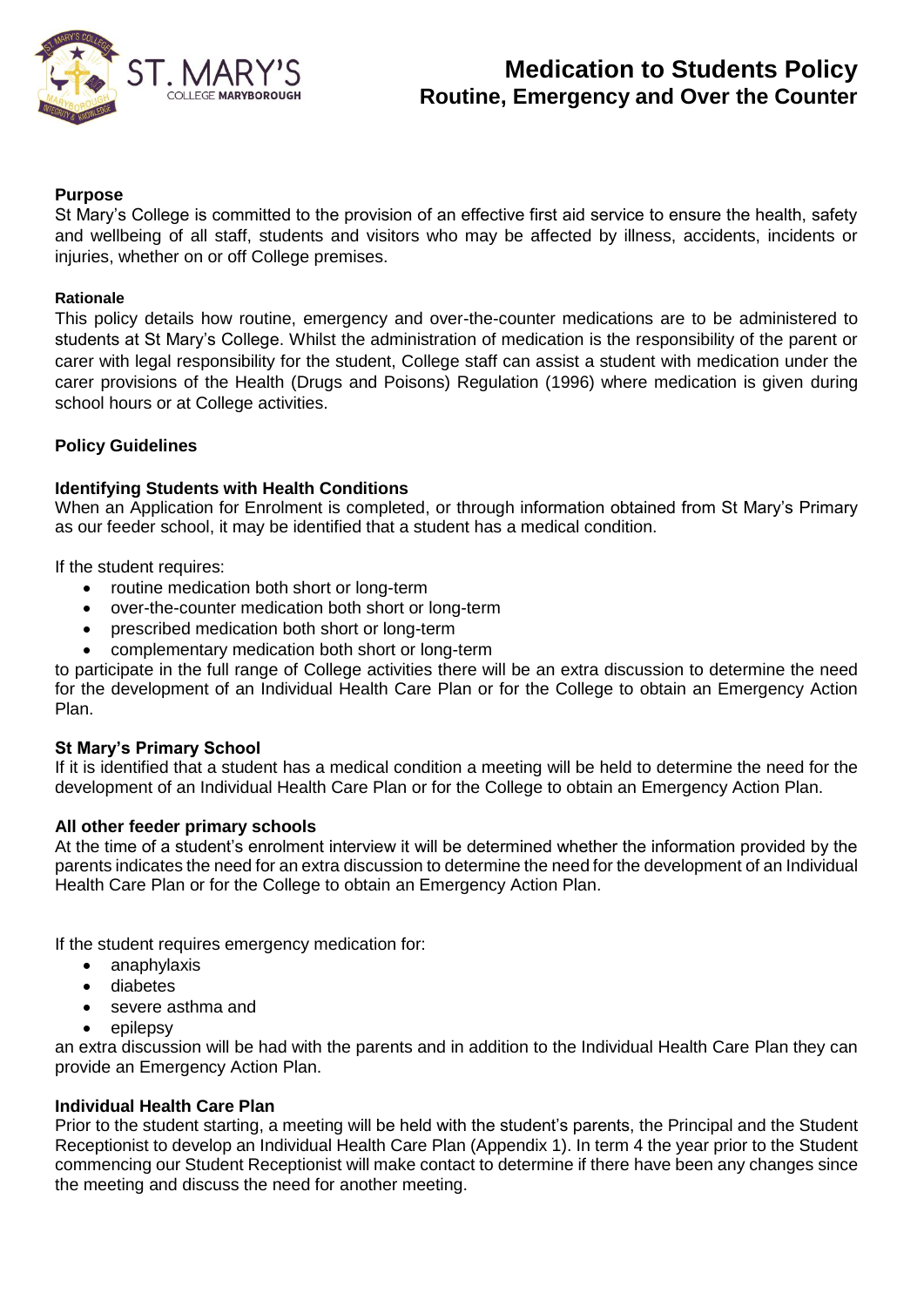

The plan will contain:

- strategies for specific at-risk activities and discuss how the College will ensure the safety of the child
- medical information provided by the child's medical practitioner, and
- emergency contacts

For those medications where doses may vary, clear instructions shall be included in the plan. A letter from the prescribing medical practitioner should accompany the plan, outlining the conditions in which the dose is to be varied and the correct dose when those conditions are present (e.g. sliding scales for insulin, varied doses for some stimulant medication based on behaviours).

Where necessary, further information on possible adverse side effects is provided to the College with instructions on any management that may be required.

The College will discuss regularly the relevant parts of a student's Individual Health Care Plan with staff including strategies for avoiding risk. The College will identify and provide training to nominated staff that are responsible for the care of this student.

### **Emergency Action Plan for - Anaphylaxis, Diabetes, Asthma (severe) or Epilepsy**

Prior to the student starting, a meeting will be held with the student's parents, the Principal and the Student Receptionist to provide and discuss the Emergency Action Plan. In term 4 the year prior to the Student commencing our Student Receptionist will make contact to determine if there have been any changes since the meeting and discuss the need for another meeting.

An Emergency Action Plan is required in addition to an Individual Health Care Plan and is developed and signed by the prescribing health practitioner and shall contain:

- details of the emergency medication prescription and
- instructions for appropriate administration

The Principal will ensure that the College has in place the relevant emergency response procedures:

- Emergency response for anaphylaxis
- Emergency response for diabetes
- Emergency response for epilepsy
- Emergency response for asthma

The College shall contact the ambulance following an emergency event such as anaphylaxis requiring the use of an Epi-pen, or an asthma attack requiring repeated asthma first aid and have the student taken to hospital.

The student's parents will be contacted where emergency medication is given.

The College will discuss regularly the relevant parts of a student's Emergency Action Plan with staff including strategies for avoiding risk. The College will identify and provide training to nominated staff that are responsible for the care of this student.

### **Self-administration or Assisted Administration of Medications**

In certain cases, students may be responsible for the self-administration of medications in accordance with the following:

- parents must provide a written request, with guidelines and procedures from the medical practitioner for the student to be responsible for administering their own medication
- the Principal considers the students capability of assuming this responsibility at school
- if appropriate, the Principal approves student's self-medication on receipt of information and written authorisation from the parents and medical practitioner
- the student, parents and College will agree on where medication is stored, and where and how it is administered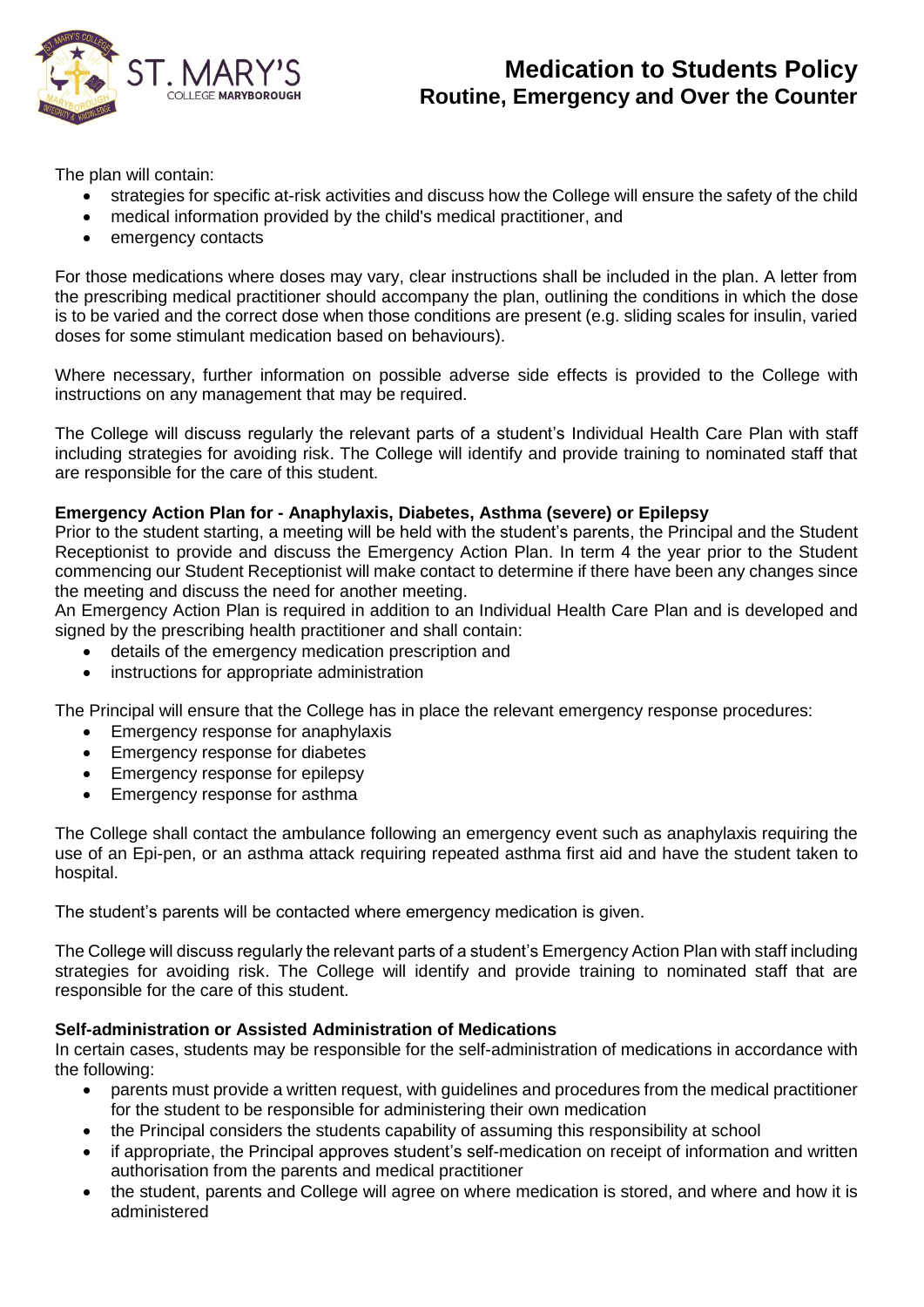

- staff expected to supervise self-administration by injection or pump are provided with appropriate training by the qualified health practitioner or parent who has received instructions/training by the qualified health practitioner, and
- storage arrangements for self-administered medication shall be monitored

## **Review of the Individual Health Care Plan and Emergency Action Plan**

The Principal shall ensure that a student's Individual Health Care Plan and Emergency Action Plan is reviewed annually at the beginning of the school year. It may also be necessary to review the plan whenever there are changes in:

- the student's health needs
- staff, particularly class teacher, or any staff member who has a specific role in the plan, or
- other factors that affect the plan, for example, when an allergic reaction or anaphylactic event occurs.

## **Education of Staff and Students on Health Conditions at the College**

All staff (including specialist staff, new staff, teachers and ancillary staff) are provided with the following:

- information on all students who have a health condition requiring medication
- factsheet on anaphylaxis
- the College's management strategies
- where the medication is stored, and
- first aid procedures for those students

Staff are informed of warning signs, triggers and emergency responses for health conditions requiring medication or other management.

#### **Medication**

The College shall assist those students where a medical practitioner necessitates the use of medication. Medication, shall be provided by the parents in the original container not past its expiry date. Parents must provide a completed Student Medication Request Form (Appendix 2) before any medication is administered. This form is required for both short and long-term medication, prescription & over the counter and can be found on the front page of the Parent Portal and Web Site. Over-the-counter including complementary medications will not be supported by the College without advice from a medical practitioner.

For any prescribed medication, the following information is to be provided on the pharmacy label:

- name of the person authorised to take the medication
	- dosage
	- date and time to be taken, and
	- medical practitioner's name

### **Administering of Medication**

St Mary's College has first aid attendants, teachers and other College staff, who are responsible for the care of students requiring medication. They are required to:

- receive suitable training in how to recognise and respond to an emergency
- accompany students who require medication on trips
- not administer intravenous injections, and
- abide by the "Five Rights of Medication Administration" (Appendix 6)

### **Medication Register**

An entry must be made into a register on every occasion when staff assist a student to take their medication. The Student Medication Register is used to record every occasion when routine prescription, emergency, over-the-counter or paracetamol medication is given to a student. The register shall record:

- the name of student
- name of medication
- exact dosage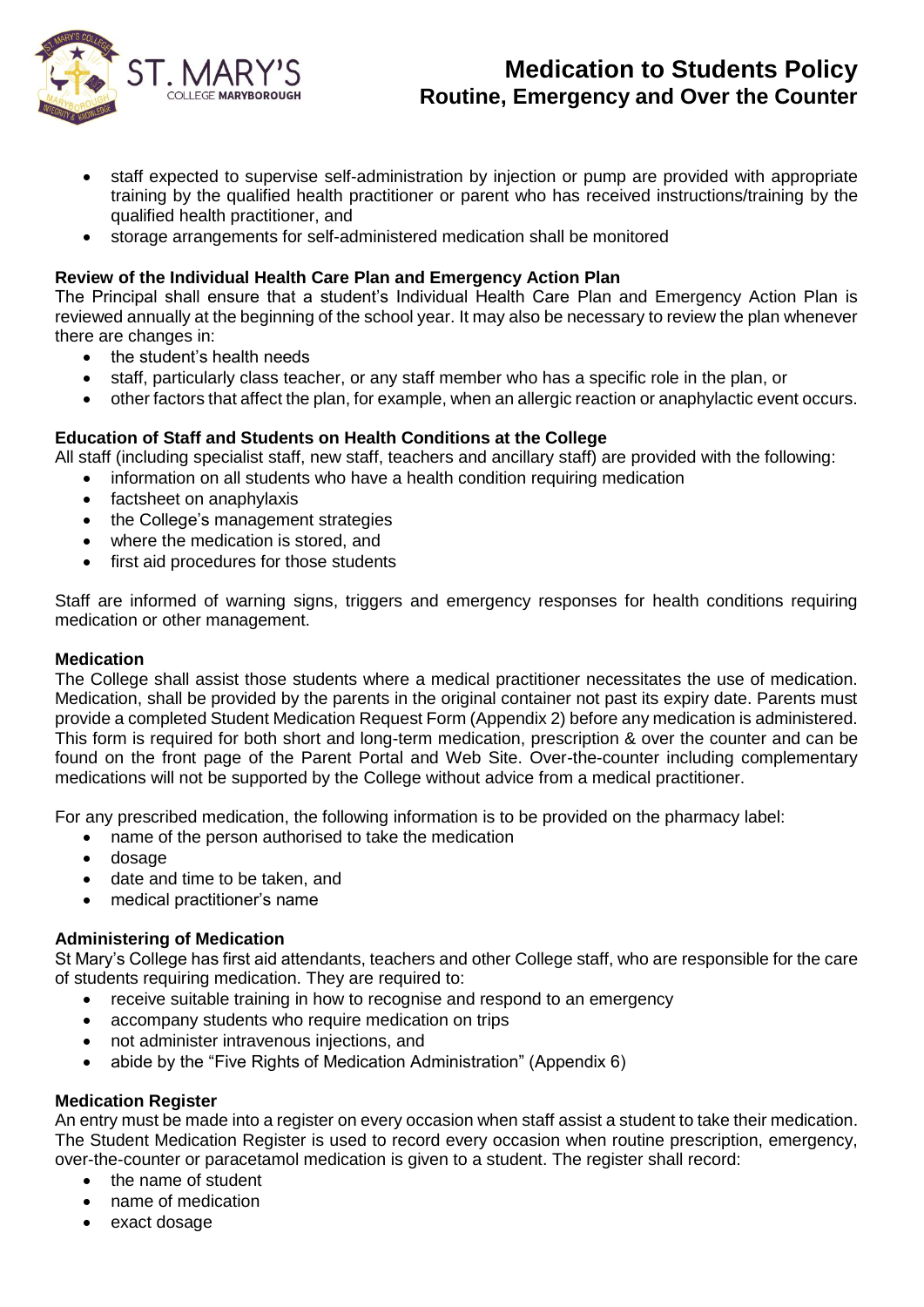

- time that medication was given, and
- the staff member helping with the medication.

In the case of regular medication, parents/carer will be notified if a student has not taken their medication.

#### **Storage of Medication**

- Medication is to be stored away from direct heat in an easily accessible and secure location
- each student's medication should be labelled so that it is easy to tell apart, and
- medication should be checked regularly to make sure it is not out of date

Emergency medication such as for diabetes, anaphylaxis and asthma

- should be kept in an unlocked location
- teachers should be familiar with its location, and
- emergency response procedures should accompany the medication

Any unused portion of medication will be returned to the parents when it:

- has passed its expiry date
- no longer has to be given to the student, or
- is the end of the school year

#### **Medication on Camps/Excursions**

Medication for students attending an excursion or College camp should be given to the organising teacher in a zip lock bag with a completed Medication Request Form by the parent upon departure of the camp or excursion.

If medication or an EpiPen held at the College is required to accompany the student on a camp or excursion the parent/carer must contact the Student Receptionist and organise for this medication to be taken by the organising teacher.

### **Definitions**

Prescribed medication

Medications prescribed by a registered Medical Practitioner for a particular person for the treatment of a medical condition. Examples include Schedule 4 (S4) and Schedule 8 (S8) medications.

#### Over-the-counter medication (OTC)

Medications are for self-treatment and can be purchased from pharmacies, with selected products also available in supermarkets, health food stores and other retailers. Examples include cough and cold remedies, anti-fungal treatments, non-prescription analgesics such as aspirin and paracetamol.

#### Complementary medicines

Also known as traditional or alternative medicines, include herbal, aromatherapy and homoeopathic preparations, vitamins and minerals and nutritional supplements such as fish oil. Complementary medicines can be purchased at several retail venues, including pharmacies or provided by naturopaths.

#### Routine medication

Medication required regularly for maintenance of a specific health condition (e.g. medication to treat cystic fibrosis).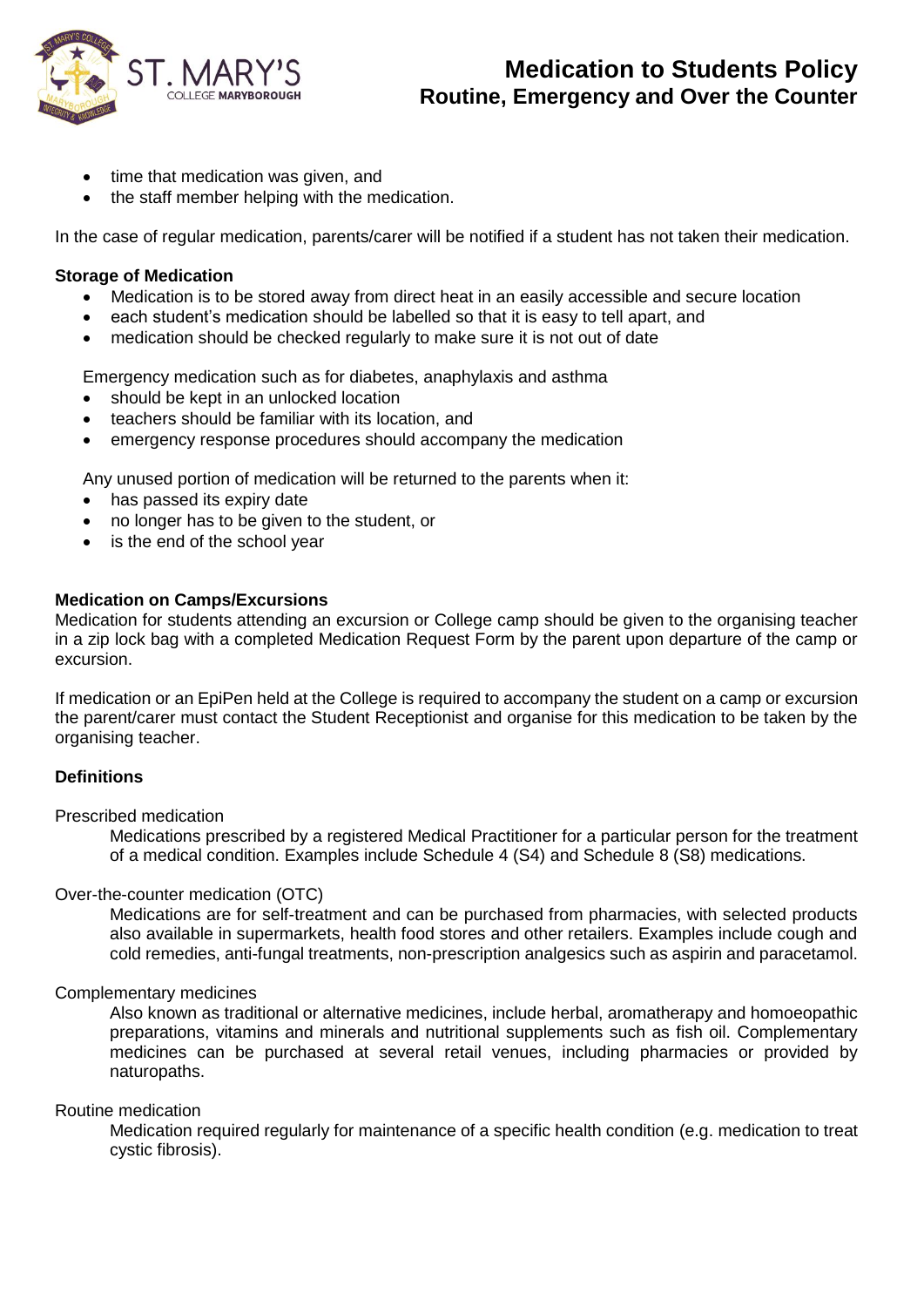

| 1 Ind        |
|--------------|
| Staff.       |
| <b>New</b>   |
| Staff.       |
| Senio        |
| <b>Busir</b> |
| 2018         |
| 2021         |
|              |

**Appendix:** 1 Individual Health Care Plan, 2 Medication Request Form Staff, students and parents and guardians **Staff, students and families Senior Leadership Team Policy Author:** Business Manager **Date of Review:** 2018

The content of this policy can be changed at the College's discretion at any time without notification.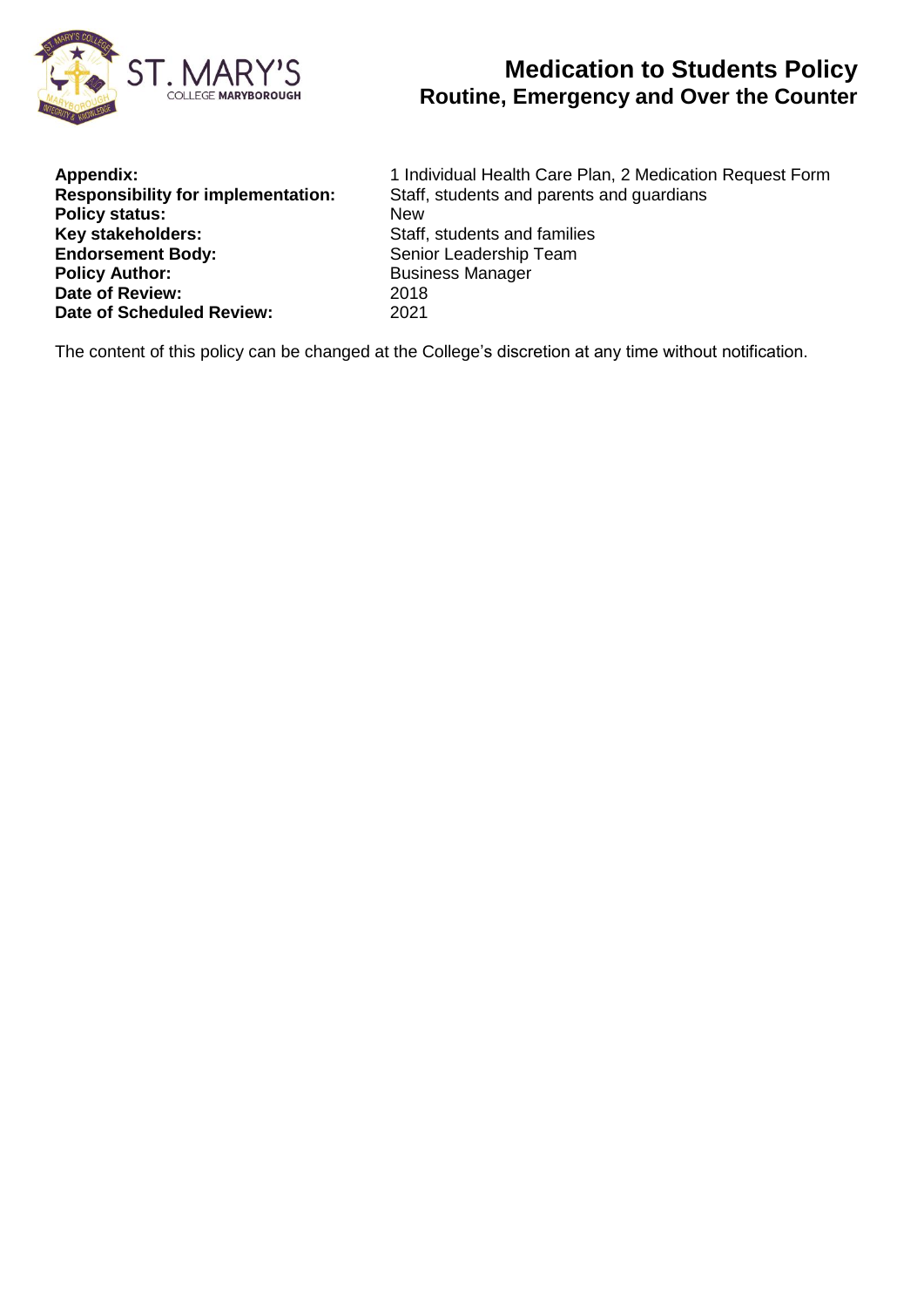

## Appendix 1: Individual Health Care Plan

| Student's name:                                                 |                                                                                                                         |                                                                                                                         |  |
|-----------------------------------------------------------------|-------------------------------------------------------------------------------------------------------------------------|-------------------------------------------------------------------------------------------------------------------------|--|
| Date of birth:                                                  |                                                                                                                         |                                                                                                                         |  |
| Health conditions:<br>(if anaphylactic, also list<br>allergens) |                                                                                                                         |                                                                                                                         |  |
| Medication at school:                                           |                                                                                                                         |                                                                                                                         |  |
| Storage location:                                               |                                                                                                                         |                                                                                                                         |  |
| Medication dose:                                                |                                                                                                                         |                                                                                                                         |  |
| Time to be taken:                                               |                                                                                                                         |                                                                                                                         |  |
| Start date:                                                     |                                                                                                                         | Finish date:                                                                                                            |  |
| Parent contact:                                                 | Parent information (1)<br>Name(s):<br>Relationship to child:<br>Address:<br>Home phone:<br>Work phone:<br>Mobile phone: | Parent information (2)<br>Name(s):<br>Relationship to child:<br>Address:<br>Home phone:<br>Work phone:<br>Mobile phone: |  |
| Other emergency<br>contacts (if parent<br>unavailable)          | Name(s):<br>Relationship to child:<br>Address:<br>Home phone:<br>Work phone:<br>Mobile phone:                           |                                                                                                                         |  |
| Medical practitioner<br>contact:                                | Name:<br>Address:<br>Phone:<br>Email (if known):                                                                        | Mobile (if known):<br>Fax (if known):                                                                                   |  |
| Emergency care<br>provided at school:                           |                                                                                                                         |                                                                                                                         |  |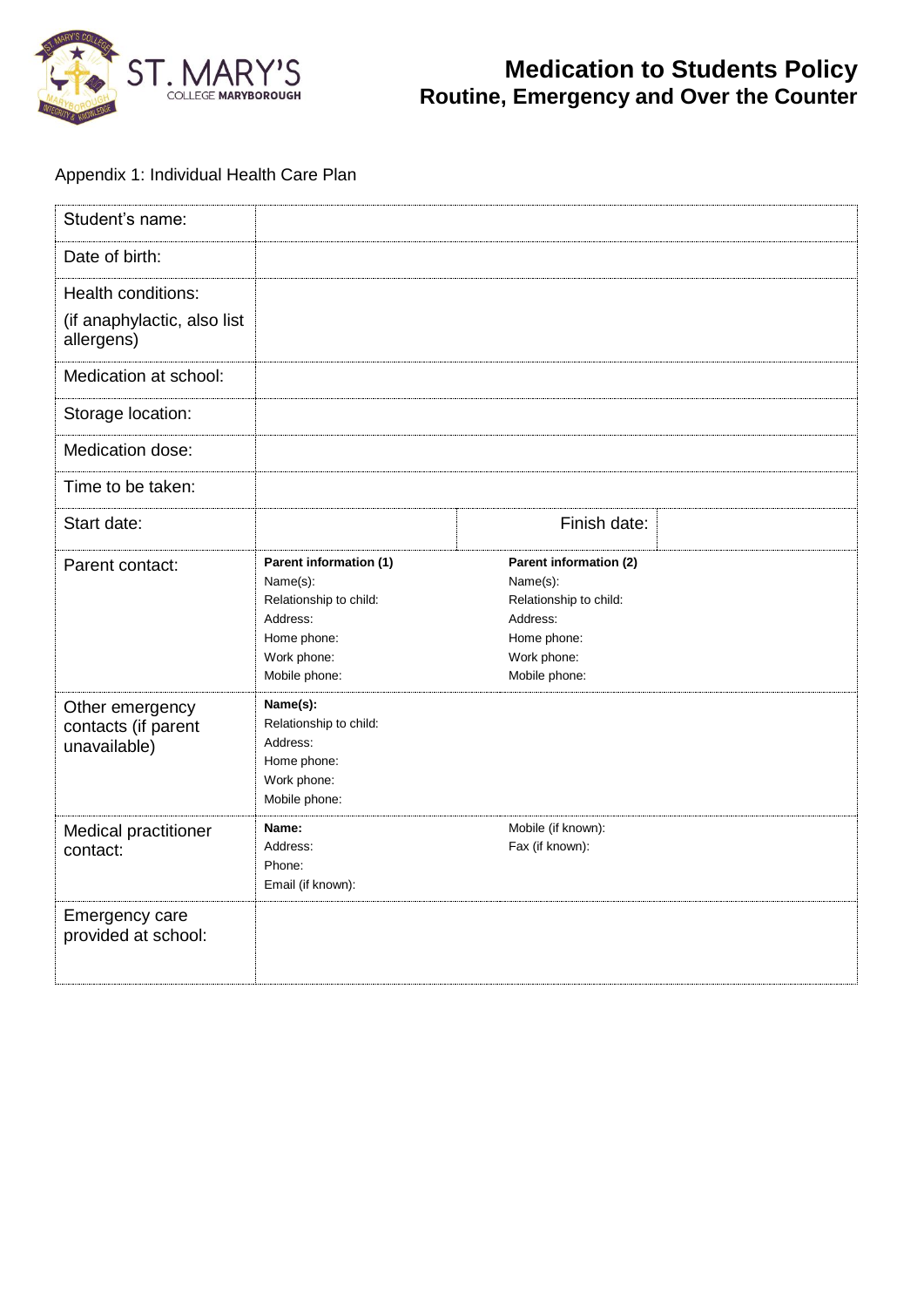

Strategies for specific activities:

| <b>Risk</b> | <b>Strategy to eliminate or minimise</b><br>Who is responsible for<br>implementation?<br>risk |  |  |
|-------------|-----------------------------------------------------------------------------------------------|--|--|
|             |                                                                                               |  |  |
|             |                                                                                               |  |  |
|             |                                                                                               |  |  |
|             |                                                                                               |  |  |
|             |                                                                                               |  |  |
|             |                                                                                               |  |  |

The following individual health care plan has been developed with my knowledge and input and will be reviewed next year on (insert date of proposed review).

Signature of parent: ...................................................Date ..........................................

Signature of principal: ................................................Date ..........................................